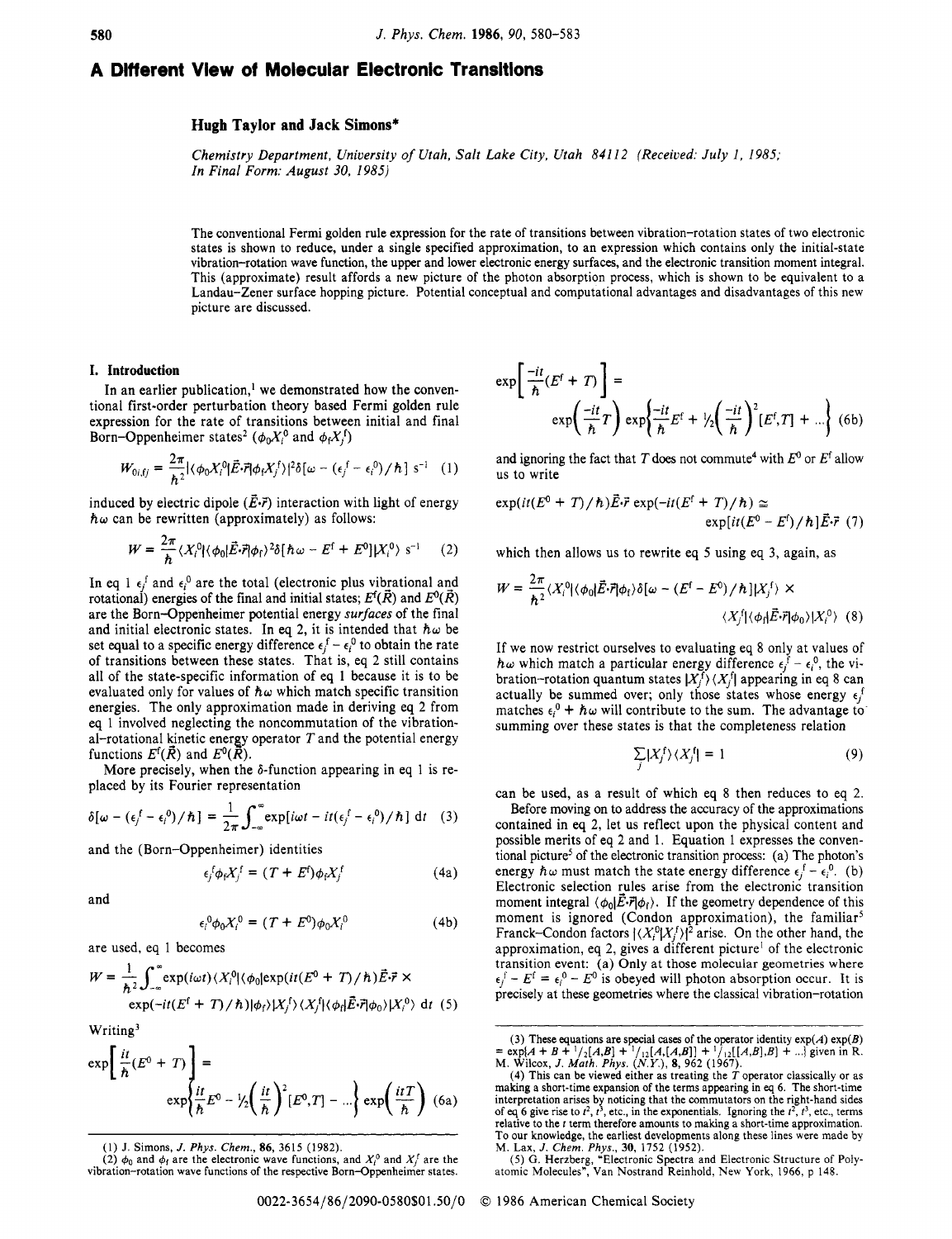kinetic energy  $(\epsilon_i^0 - E^0)$  = kinetic energy) remains unchanged<sup>6</sup> in going from  $\phi_0 X_i^0$  to  $\phi_f X_j^f$ . (b) At each such "critical geometry"  $(\vec{R}_c)$ , the rate of transition is proportional to the probability that the molecule experiences that geometry  $|X_i^0(\vec{R}_c)|^2$  multiplied by the square of the electronic transition moment at  $\vec{R}_{c}$ .

Clearly, eq *2* is an approximation to eq 1. However, on conceptual grounds and even in certain quantitative calculations, eq 2 may be preferred. Application of eq 1 requires knowledge of the vibration-rotation wave functions of both states, whereas eq 2 needs the initial-state functions  $X_i^0(\vec{R})$  together with knowledge of those geometries  $\vec{R}_c$  where the classical kinetic energy conservation condition is met. **In** the (quite common) case where  $\phi_0$  is the ground electronic state and  $X_i^0$  corresponds to some low-energy vibration-rotation level, knowledge of  $X_i^0$  and  $E^0(\vec{R})$ in regions of geometry space where  $|X_i^0|^2$  is appreciable is quite likely to be available. It is even reasonable to expect that, either through ab initio quantum calculations or cruder semiempirical estimates,  $E^f(\vec{R})$  could be known for geometries where  $|X_i^0|^2$  is significant. However, knowledge of the excited-state vibrational wave functions  $X_i^f$  may often be difficult to achieve, especially if  $X_i^f$  corresponds to a high-energy vibration-rotation state which spans geometries where  $E^f(\vec{R})$  is highly anharmonic and/or mode coupled. Moreover, basis set or differential equation methods for generating  $X_i^f$  do not give these functions only where  $X_i^0$  is appreciable; they generate  $X_i^{\dagger}$  at many geometries which are not needed for computing the Franck-Condon factors.

The above summary of the developments made in ref 1 makes it clear that eq 2 may provide new insights into the electronic transition process and has potential utility as a computational tool. The purpose of the present paper is to further explore the implications of eq 2. **In** section **I1** we reexamine the derivation of eq 2 with an eye toward making improvements which preserve its pedagogical value and computational utility. Section **I11**  contains our concluding remarks. Our analysis is quite similar to that carried out by Bergsma et al.' in that we focus on connections between the classical picture afforded by eq **2** and a Landau-Zener-like reinterpretation. However, we feel that our treatment of the multidimensional nature of the energy surfaces and of their intersection subsurfaces is more explicit than Bergsma's. We therefore feel that our treatment offers additional clarity and potential for understanding.

### **11. Further Reflections on the Partly Classical Model**

at which the classical kinetic energy conservation condition *The Critical Geometries.* Let us consider the geometries  $\vec{R}_c$ 

$$
\epsilon_i^f - E^f(\vec{R}_c) = \epsilon_i^0 - E^0(\vec{R}_c)
$$
 (10)

is met. For a molecule containing N atoms, both  $E^f$  and  $E^0$  are functions of  $3N - 6$  ( $3N - 5$  for a linear molecule) internal degrees of freedom. The geometry subspace *S* in which eq 10 is satisfied is of dimension  $3N - 7$   $(3N - 6)$ . Any geometrical arrangement of the molecule can be described by specifying a point *(3* in *<sup>S</sup>* and a distance  $(d)$  along the vector  $\hat{n}$  which is normal to the intersection subspace at  $\vec{s}$ :

$$
\vec{R} = \vec{s} + d\hat{n} \tag{11}
$$

Since  $E^{\dagger} - E^0$  is constant in the **S** subspace (equal to the transition energy  $h\omega$ ), the direction of  $\hat{n}$  can easily be obtained;  $\hat{n}$  is parallel

to the gradient<sup>8</sup>  $\vec{\nabla} (E^f - E^0)$  of  $E^f - E^0$  and is dependent on the value of  $\vec{s}$ . Clearly, the critical geometries  $\vec{R}_c$  correspond to points with  $d = 0$  in eq 11.

As we demonstrated above, the picture developed in ref 1 gives rise to the concepts of "critical geometries" at which the electronic transition takes place. To further explore the original formalism, let us reexamine eq 1 with a focus on regions of geometry space near to the, presumably most important, critical geometry space *S.* 

*Rate* of *Photon Absorption.* The transition rate given in eq 1 can be viewed as relating to transitions between  $X_i^0$  and  $X_i^1$ caused by a perturbation involving the electronic dipole matrix element  $\mu_{0f} = \langle \phi_0 | \vec{E} \cdot \vec{r} | \phi_f \rangle$  which is  $\vec{R}$  dependent. Landau,<sup>9a</sup> Zener,<sup>9b</sup> and others<sup>9c</sup> have shown how to evaluate transition probabilities relating to such processes semiclassically. We can make use of the Landau-Zener  $(LZ)$ -type developments by recognizing that the potential energy surfaces  $E^0(\vec{R}) + h\omega$  and  $E^f(\vec{R})$  can be viewed as intersecting diabatic surfaces which, via their interaction  $\mu_{0f}(\vec{R})$ , give rise to two adiabatic surfaces

$$
E_{\pm}(\vec{R}) = \frac{1}{2} \{ (E^0 + E^f + \hbar \omega) \pm \left[ (E^f - E^0 - \hbar \omega)^2 + 4 \mu_{0f}^2 \right]^{1/2} \} \tag{12}
$$

differing by  $[(E^f - E^0 - \hbar \omega)^2 + 4\mu_0^2]^{1/2} \equiv \Delta$  in energy. In writing  $E^0$  +  $\hbar \omega$  as a potential energy surface, we are identifying the total electronic-plus-photon energy as our unperturbed energy. Of course, the shape of  $E^0 + \hbar \omega$  is identical with that of  $E^0$ ; the former is simply  $E^0$  shifted by the constant energy  $\hbar \omega$ .

In regions of geometry space near where  $E^f - E^0 - \hbar \omega = 0$ ,  $E_+$  and  $E_-$  approach to within  $2|\mu_{0f}|$ . According to the LZ theory, it is near such geometries that transitions are most likely to occur.<sup>9</sup> From our earlier discussion, we recognize these geometries as those corresponding to small *d* values in eq 11. Let us consider how the energy splitting  $\Delta$  varies with geometry for small *d*. We begin by expanding  $E^f - E^0 - \hbar \omega$  about a point  $\vec{s}$  in *S* (corresponding to  $d = 0$ )

$$
E^{\mathsf{f}} - E^0 - \hbar \omega = 0 + \frac{\partial}{\partial n} (E^{\mathsf{f}}(\vec{s}) - E^0(\vec{s}))d + \dots \qquad (13)
$$

**In** writing eq *13,* we used the fact that the components of the gradient of  $E^f - E^0 - \hbar \omega$  along directions lying within S vanish; only the gradient along  $\hat{n}$  is nonzero. Noting that  $(\partial/\partial n)(E^f E^0$ ) is the force difference  $(F^0 - F^1)_n(\vec{s})$  along  $\hat{n}$  for the two surfaces at the point  $\vec{s}$ , we have (for small  $d$ )

$$
\Delta \simeq [(F^0 - F^f)_n^2 d^2 + 4\mu_{0f}^2]^{1/2} \tag{14}
$$

The conventional LZ approach amounts to ignoring the *d* dependence of  $\mu_{0f}$  and parametrizing the classical motion, causing a change in *d* as a linear function of time near *d* = 0

$$
d(t) = v_n(\vec{s})(t - t_0) \tag{15}
$$

where  $v_n$  is the velocity of the molecule's motion along  $\hat{n}$  as it crosses the point  $d = 0$  at  $\vec{s}$ . The probability of a transition from  $E^0(\vec{R}) + \hbar \omega$  to  $E^{\{f\}}(\vec{R})$  is then given by the LZ-like theory as<sup>9b</sup>

$$
P = 1 - \exp[-2\pi\mu_{0f}^{2} / (\hbar v_{n}|F^{0} - F^{f}|_{n})]
$$
 (16)

Given this probability of transition from the  $E^0 + \hbar \omega$  surface to the  $E^f$  surface as the molecule passes through  $d = 0$  at  $\vec{s}$ , we must now incorporate it into the overall electronic transition *rate*  in order to achieve a comparison with *eq* **2.** Recall that, in deriving eq 2 from eq 1, the concept of the critical geometry subspace **S**  gave rise to considering only those molecular geometries where

<sup>(6)</sup> **In** this interpretation, we view the molecule as vibrating in the presence of the photon's time-varying electric field. As the molecule vibrates through these special geometries, the photon **can** be absorbed; at other geometries the photon cannot be absorbed because doing so would violate the conservation of vibration-rotation kinetic energy condition. The critical geometries are of vibration-rotation kinetic energy condition. The critical geometries are<br>special in that they allow the molecule's vibration-rotation *kinetic* energy to<br>remain unchanged. This means that all of the photon's energy goes vibration-rotation *potenrial* energy. This potential energy is nothing but the Born-Oppenheimer electronic energy. Thus, at the critical geometries, we see that all of the photon's energy is absorbed into the electronic degrees of freedom which then, of course, give rise to a new potential energy surface  $(E^t)$ for the molecule to subsequently vibrate **on.** (7) J. P. Bergsma, P. **H.** Berens, K. R. Wilson, D. R. Fredkin, and E. J.

Heller, *J. Phys. Chem., 88,* 612 (1984).

<sup>(8)</sup> Recent developments in analytical evaluation of gradients of potential energy surfaces *(see,* for example, P. **Jorgensen** and J. Simons, *J. Chem. Phys.,*  79, 334 (1983), and **references** therein) make it possible to systematically map out the **S** subspace and the *ii* vector at each point in **S.**  (9) (a) L. Landau, *Phys. Z. Sowjetunion,* **1,** *88* (1932); (b) C. Zener, *Proc.* 

R. Soc. London, A 137, 696 (1932); (c) For an excellent overview and for a discussion of various workers' contributions to this area, see M. S. Child, "Molecular Collision Theory", Academic Press, London, 1974.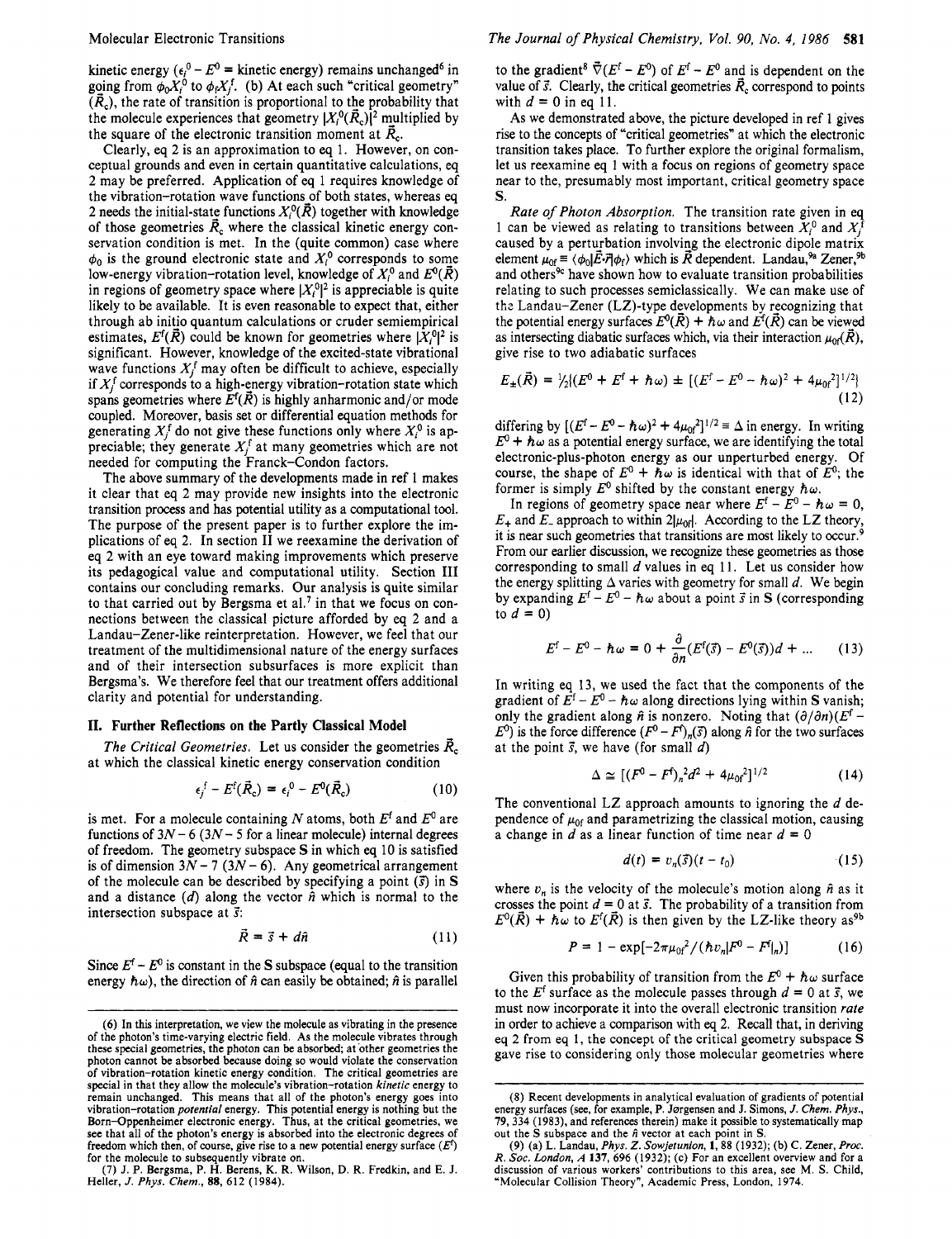$d = 0$ . The above Landau-Zener model only considers small deviations away from  $d = 0$  so as to incorporate the effects of how fast  $(v_n)$  and with how much recoil  $(|F^0 - F^f|_n)$  the molecule passes through  $d = 0$ ;  $v_n$ ,  $|F^0 - F^f|_n$ , and  $\mu_0 r^2$  are all evaluated at points **s'** which lie in **S.** 

To formulate the *rate* of transitions from  $E^0 + \hbar \omega$  to  $E^f$ , we multiply the *rate* at which molecules pass through points  $\vec{s}$  in the critical subspace *S* by the (LZ) *probability* of transition at point **S** and we then integrate over the space **S.** The molecule moves in a *(3N-* 6)-dimensional coordinate space; thus, it only passes *through* the  $(3N - 7)$ -dimensional subspace *S*. The rate  $(r)$  of molecules passing through **S** at **s'** is equal to the total number of molecules *(N)* in the sample, multiplied by the probability of any one molecule being between  $(\vec{s}, d = 0)$  and  $(\vec{s} + \vec{d}s, d = \delta)$  and multiplied by the rate of passage of that one molecule through  $( \vec{s}, 0)$ :

$$
r(\vec{s}) = N |X_i^0(\vec{s}, d)|^2 dS \delta(v_n/\delta)
$$
 (17)

Here  $|X_i^0(\vec{s}, d)|^2$  is the square of the vibration-rotation wave function of the  $E^0 + h\omega$  energy surface,  $dS$  is the volume element for integration over **S**, and  $(v_n/\delta)$  is the speed normal to **S** divided by the infinitesimal "thickness"  $\delta$  of the region **S**. Since  $\delta/v_n$  is the time the molecule spends within the region of thickness  $\delta$ , its reciprocal can be thought of as a frequency of passage. Following through on the above analysis, we obtain the spatially averaged rate  $(s^{-1})$  of photon-induced transitions per molecule given, via eq 16 and 17, by

$$
W = \int N^{-1} r(\vec{s}) P \, dS
$$
  
=  $\int |X_1^0|^2 v_n [1 - \exp[-2\pi\mu_{0f}^2 / (\hbar v_n |F^0 - F^f]_n)] \, dS$  (18)

where the integration is only over the subspace **S.** This is our final expression<sup>10</sup> for *W*, which we view as a generalization of eq 2.

*Connection between Eq* 2 *and* 18. It is instructive to consider whether *eq* 18 and 2 can be shown to give identical rate expressions in some limiting case. It is well-known<sup>9c</sup> that the LZ expression for the probability of transition given in *eq* 16 is of "infinite order" in the perturbation strength  $\mu_{0f}$ . In contrast, eq 2 was obtained<sup>1</sup> by using the first-order perturbation theory method. Therefore, let us examine the lowest order term in our LZ-based expression for *W,* which we obtain by expanding the exponential in *P* and keeping only the first nonzero term:

$$
W \simeq \int |X_i^0|^2 v_n^2 \pi \mu_0 r^2 (\hbar v_n |F^0 - F^1|_n)^{-1} dS
$$
  
=  $\frac{2\pi}{\hbar} \int |X_i^0|^2 \mu_0 r^2 |F^0 - F^1|_n^{-1} dS$  (19)

Equations 19 and 2 are indeed very similar except that eq 2 involves integration over the entire  $(3N - 6)$ -dimensional space but constrained by the  $\delta$ -function  $\delta(\epsilon_i^f - \epsilon_i^0 - E^f + E^0)$ , whereas but constrained by the *o*-function  $o(\epsilon_j - \epsilon_i^2 - E^2 + E^2)$ , whereas<br>eq 19 contains the  $|F^0 - F^1|_{n^{-1}}$  factor. The energy-restricting  $\delta$ -function of eq 2 can be recast as a  $\delta$ -function in geometrical factors by expanding the energy difference about the point  $(\vec{s}, d)$  $= 0$ ) in S:

$$
\epsilon_j^f - \epsilon_i^0 - E^f(\vec{R}) + E^0(\vec{R}) =
$$
  
\n
$$
\epsilon_j^f - \epsilon_i^0 + E^0(\vec{S}, 0) - E^f(\vec{S}, 0) + (F^0(\vec{S})_n - F^f(\vec{S})_n)d + ...
$$
 (20)

(the zeroth-order term in the expansion on the right-hand side of eq 20 vanishes) and using<sup>11</sup>

$$
\delta[(F^0 - F^f)_n d] = |F^0 - F^f|_n^{-1} \delta(d) \tag{21}
$$

With these substitutions, eq 2 becomes

$$
W_{0i,fj} = \frac{2\pi}{\hbar} \int |X_i^0|^2 \mu_{0i}^2 |F^0 - F^{\dagger}|_{n}^{-1} \delta(d) d\vec{R}
$$
  
= 
$$
\frac{2\pi}{\hbar} \int |X_i^0|^2 \mu_{0i}^2 |F^0 - F^{\dagger}|_{n}^{-1} dS
$$
 (22)

which is identical with eq 19. Therefore, we conclude that the LZ-based theory expressed in eq 18 is a generalization of our eq *2.* Of course, eq 18 may be preferred in numerical calculations because it properly treats situations in which  $\mu_0 f^2 [\hbar v_n] F^0 - F^{\dagger} |n]^{-1}$ is large; the first-order perturbative result *(eq* 22) cannot be used when  $2\pi\mu_{0f}^2[|F^0 - F^{\dagger}|_n\hbar v_n]^{-1}$  is large.

In summary, we have shown that one can view the photon absorption process and calculate its rate in either of two ways: as a state-to-state transition induced by the **2.7** perturbation or as a "hopping" from one energy surface<sup>9</sup>  $(E^0 + \hbar \omega)$  to another  $(E<sup>f</sup>)$ . It is our feeling that this analysis sheds new light on the connections between these two seemingly quite different means of viewing the same physical process. It should also be noted in closing this section that computational implementation of the result of *eq 2* or the identical *eq* 19 does not require information about the classical momentum vector. Only the intersection surface **S,**  the magnitude of the force change normal to **S,** the electronic dipole integral, and the initial-state vibration wave function are needed. In the work of ref 10, classical trajectories are actually run on the initial-state surface  $E^0(\vec{R})$  as a means of calculating the rate of passage through S, which is given in eq 17. In our picture as well as that given in ref **7,** the need for running classical trajectories is obviated when eq 19 is used.

# **111. Conclusions**

In this paper we have shown that the view of molecular electronic transitions afforded by *eq* 2 is *identical* with the first-order Landau-Zener-based rate expression given in eq 19. Thus, the neglect of the noncommutation of the vibration-rotation kinetic energy operator and the potential energy functions  $E^0(\tilde{R})$  and  $E^{\text{f}}(\vec{R})$  (which is the only approximation made in deriving eq 2) leads to the same final rate expression as does the Landau-Zener approximation within a surface hopping picture (involving the  $E^0(\vec{R}) + \hbar \omega$  and  $E^f(\vec{R})$  surfaces). We feel that this connection between eq 2 and the Landau-Zener picture gives **us** a better understanding of the limitations of our picture of photon absorption because of the extensive experience base which exists for the Landau-Zener method.

The numerical work of Heller and Brown,<sup>10</sup> who developed a similar picture for use on radiationless transition processes, shows that such semiclassical approximations can indeed reproduce some of the trends seen in the exact quantum results of eq 1. We have also carried out numerical investigations comparing eq 1 and 19 for several two-dimensional model potentials (harmonic and anharmonic) chosen to realistically simulate geometrical degrees of freedom in actual molecules. We find substantial differences between the exact results of eq 1 and the approximate results of eq *2* in cases where the quantal Franck-Condon factors are small because of destructive interference between the upper and lower state wave functions. The approximate eq *2* contains no direct wave function phase information; thus, it cannot accurately predict such rates. We also **observed** that *eq* **2** tends to overestimate all transition rates; again, this is due to the lack of phase information which could lead to cancellation in the exact *eq* 1. It is likely that the picture provided by eq 2 will be most useful in quantitative calculations when the total rate of transitions is considered to a collection of vibration-rotation states within a narrow energy range (e.g., in a polyatomic molecule in which there are many states within the bandwidth of the exciting light). The total rate of transitions to such a group of states should be **less** sensitive to phase information than the rate of transition to any single state. Thus, it is likely that our approximate *eq* 19 will be more useful relative to the exact *eq* 1 for larger molecules; this is, of course, a fortunate

<sup>(10)</sup> Heller et al. (E. **J.** Heller and R. C. Brown, *J. Chem. Phys.,* **79, 3336 (1983))** showed that radiationless transition rates could also be formulated in terms of a Landau-Zener probability factor combined with a rate of passage through a subsurface of intersection between the two relevant surfaces. Also, as mentioned earlier, Bergsma et al. have obtained a similar result in their treatment of electronic absorption profiles.

<sup>(1</sup> 1) L. I. Schiff, 'Quantum Mechanics", 3rd ed., McGraw-Hill, **New York, 1955, p 57.**